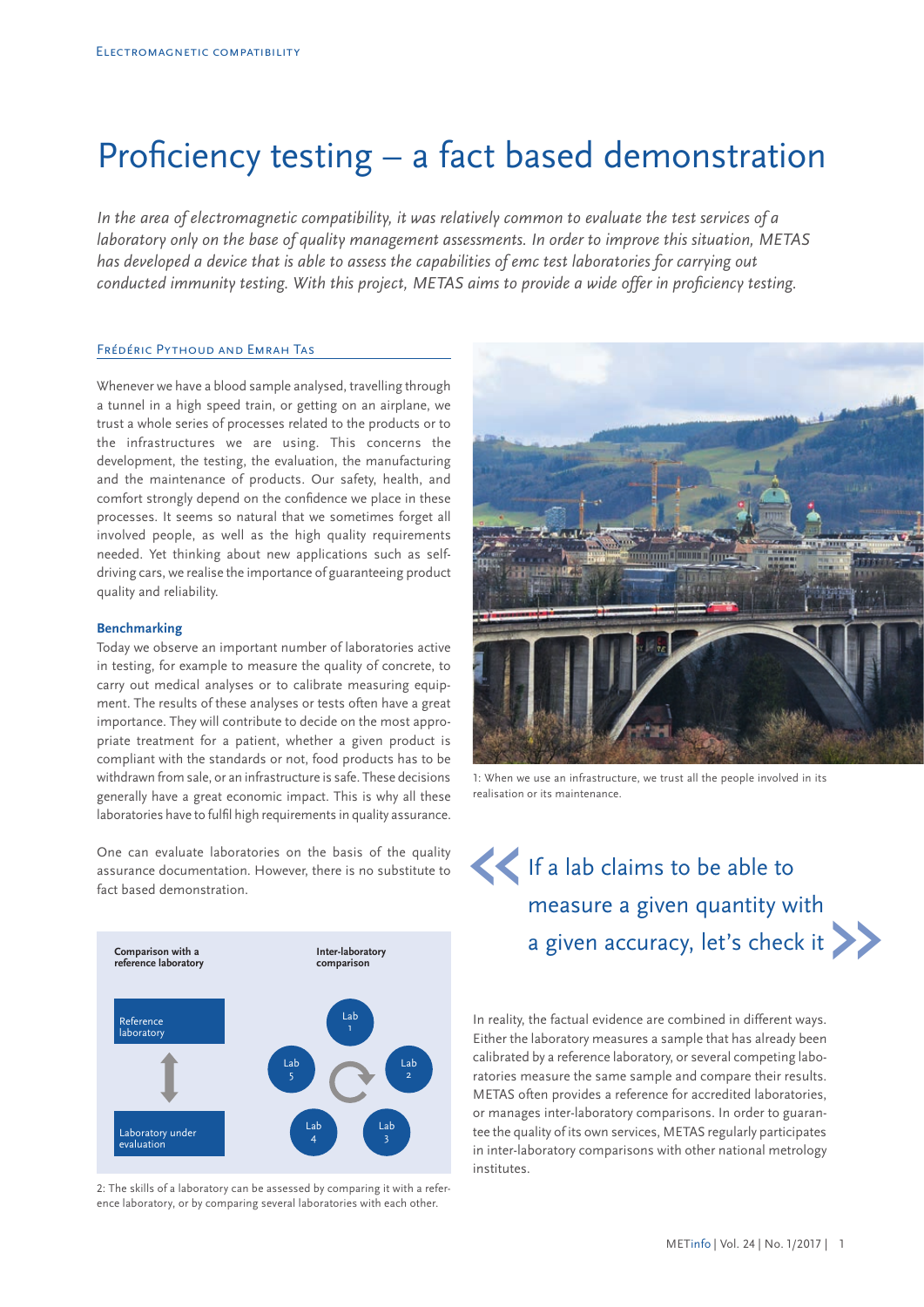

3: Electromagnetic compatibility test laboratories need a dedicated infrastructure.



4: Device for validating conducted immunity tests in accordance with IEC 61000-4-6.

#### **What about electromagnetic compatibility?**

Electromagnetic compatibility tests aim to ensure that an electro-technical device is working properly in the presence of electromagnetic disturbances, and also to ensure that the device does not produce much electromagnetic emissions. These requirements apply to all electrical devices, from drills to televisions, garage door remote-control, computers and washing machines, and they are precisely defined in technical standards. In order to perform these tests, a dedicated and expensive test platform, as well as a high level of expertise is needed. Until now, there was almost no way of validating the capabilities of an electromagnetic compatibility testing laboratory, for example by letting it test a reference sample. The reason is that there was no reference device which is capable of simulating various defects that could be found in a commercial product.

# **A device for validating conducted immunity testing capabilities**

In order to address this issue, METAS has developed a series of devices that can be used as a reference sample for electromagnetic compatibility tests. One of these devices was devel-



5: An example of an analysis demonstrating anomalies in a test set-up. Here, the current is measured on the power cable (in arbitrary units) against the frequency of the disturbance. A correct test should provide values located between the two red lines. In the case of participant no. 9, a cable with a broken contact had been used (measurements in blue).

oped and evaluated within the IND 60 EMC project «Improved EMC test methods in industrial environments» of the European Metrology Research Program (EMRP). The device can be used specifically to validate test laboratories' proficiency in relation to conducted immunity. It consists of a housing equipped with sensors and electronic systems, that record precisely all the disturbances applied during the tests. Once back at METAS, the device's memory is analysed and compared to the values obtained by performing a standard compliant test. The evaluation of inter-laboratory comparison between participants of the European project showed that the device has achieved a high level of maturity [4,5]. In fact, it was able to identify numerous examples of a lack of precision in the test set-ups, even including defect cables. These results reveal the enormous potential of this kind of device.

METAS intends to pursue the development of services in proficiency testing for electromagnetic compatibility. The requirements for such services are described in standard ISO/IEC 17043 [3]. The aim is to develop proficiency testing services for the following standardised tests:

| <b>Test</b>                                         | <b>Standard</b>    |
|-----------------------------------------------------|--------------------|
| Radiated emission                                   | <b>CISPR 16/22</b> |
| Conducted emission                                  | <b>CISPR 16/22</b> |
| Electrostatic discharge                             | IEC 610004-2       |
| Radiated immunity                                   | IEC 61000-4-3      |
| Electrical fast transients/bursts                   | IEC 61000-4-4      |
| Shock waves                                         | IEC 61000-4-5      |
| Conducted immunity                                  | IEC 61000-4-6      |
| Electrical fast transients in the automotive sector | <b>ISO 7636</b>    |

CISPR is the International Special Committee on Radio Interference. It is part of the International Electrotechnical Commission (IEC) and is responsible for establishing standards for controlling electromagnetic interference in electrical and electronic devices.